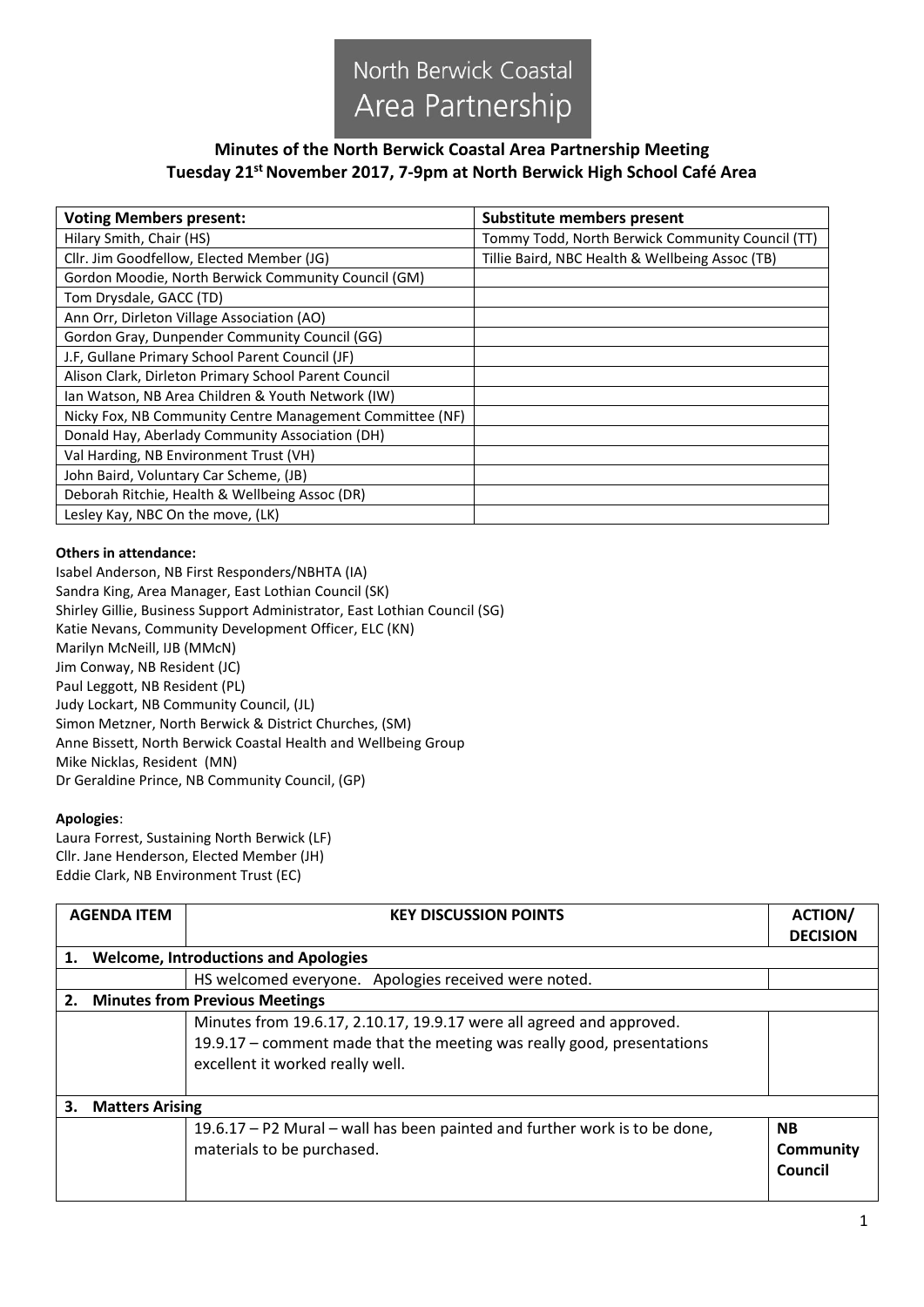| <b>AGENDA ITEM</b>            | <b>KEY DISCUSSION POINTS</b>                                                                                                                                           | <b>ACTION/</b>  |
|-------------------------------|------------------------------------------------------------------------------------------------------------------------------------------------------------------------|-----------------|
|                               |                                                                                                                                                                        | <b>DECISION</b> |
|                               | C&Y Network - High School- is there a list of volunteers - DoE ward - C&YN will<br>advise us - further discussion DoE - high school to be contacted for update.        | <b>AC</b>       |
|                               |                                                                                                                                                                        |                 |
|                               | Telephone Booth - North Berwick Community Council collected suggestions on                                                                                             |                 |
|                               | future use of booths included a mini museum.                                                                                                                           |                 |
|                               |                                                                                                                                                                        |                 |
|                               | Aberlady Poppy Display was very impressive. Congratulations were extended to                                                                                           |                 |
|                               | the organisers.                                                                                                                                                        |                 |
|                               | Position of Vice Chair - Gordon Gray was nominated and agreed.                                                                                                         |                 |
| 4. Network/Sub Groups Reports |                                                                                                                                                                        |                 |
|                               | 4.1 Health & Wellbeing Association - Tillie/Deborah gave an update. The group                                                                                          |                 |
|                               | has been really busy.                                                                                                                                                  |                 |
|                               | The Absent Friends event was very successful, the model of involving different                                                                                         |                 |
|                               | groups worked really well.                                                                                                                                             |                 |
|                               | Book of Remembrance (Memory Book) - was launched and will be at the Day                                                                                                |                 |
|                               | Centre then on display in the library. It is there for people to remember those who                                                                                    |                 |
|                               | were important to them - Please encourage people to add their memories of loved<br>one.                                                                                |                 |
|                               | Health and Social Care - The Group had a productive meeting with Health and                                                                                            |                 |
|                               | Social Care discussed concerns in the community e.g. Increased pressure on health                                                                                      |                 |
|                               | services and growing older population.<br>Future consultation on Abbey and                                                                                             |                 |
|                               | Eddington, concerns that this needs to look holistically and include whole                                                                                             |                 |
|                               | community. Where are the gaps? Shortage of carers in the area.<br>Friends of                                                                                           |                 |
|                               | Edington are involved. There are no plans for a new health centre. Need to obtain                                                                                      | SG              |
|                               | exact population figures. TB felt that they shared information and were very                                                                                           |                 |
|                               | helpful whilst facing difficult times. Agreed to distribute minutes of the meeting                                                                                     |                 |
|                               | SG to circulate.<br>Social Isolation Project - Infrastructure for employing a worker not in place.                                                                     | TB              |
|                               | Agreed £5,000 to promote Intergenerational work including an event inviting all                                                                                        |                 |
|                               | organisations along providing information and training. Would like to invite key                                                                                       |                 |
|                               | note speakers and raise awareness in community. This would be a different use of                                                                                       |                 |
|                               | the money but will address priority. Application to be submitted. IS has a link to                                                                                     |                 |
|                               | an Aberdeen Care Home which may be able to help with information and will pass                                                                                         |                 |
|                               | this to TB/DR.                                                                                                                                                         |                 |
|                               |                                                                                                                                                                        |                 |
|                               | 4.2 On the Move & Charrette - Short term priorities agreed including wheelchair                                                                                        |                 |
|                               | ramp at east beach and safer route to school. PF from ELC attended their last<br>meeting and reported that the ELC Parking Strategy would be going out for             | IS              |
|                               | consultation soon. Concerns were raised that the progress on the Charrette was                                                                                         |                 |
|                               | being delayed due to this. Any Future parking strategy would need to be                                                                                                |                 |
|                               | implemented and monitored.<br>Some felt disappointed that the ELC parking                                                                                              |                 |
|                               | strategy may not include things that had been suggested through the Charrette.                                                                                         |                 |
|                               | There may be similar ideas and we will wait until the strategy is out for consultation                                                                                 |                 |
|                               | to see if ideas from the Charrette have been taking into account. There was a                                                                                          |                 |
|                               | concern that the Charrette was not being taken seriously and whilst members                                                                                            |                 |
|                               | were very aware of the current financial constraints on the Council there was a                                                                                        |                 |
|                               | desire to move forward.<br>Kevin Murray has suggested attracting funding from                                                                                          |                 |
|                               | external sources. There is a desire to work together with ELC to progress on the<br>main priorities from the Charrette as we will need detailed costings before we can |                 |
|                               | apply for funding. This needs commitment form everyone.                                                                                                                |                 |
|                               |                                                                                                                                                                        |                 |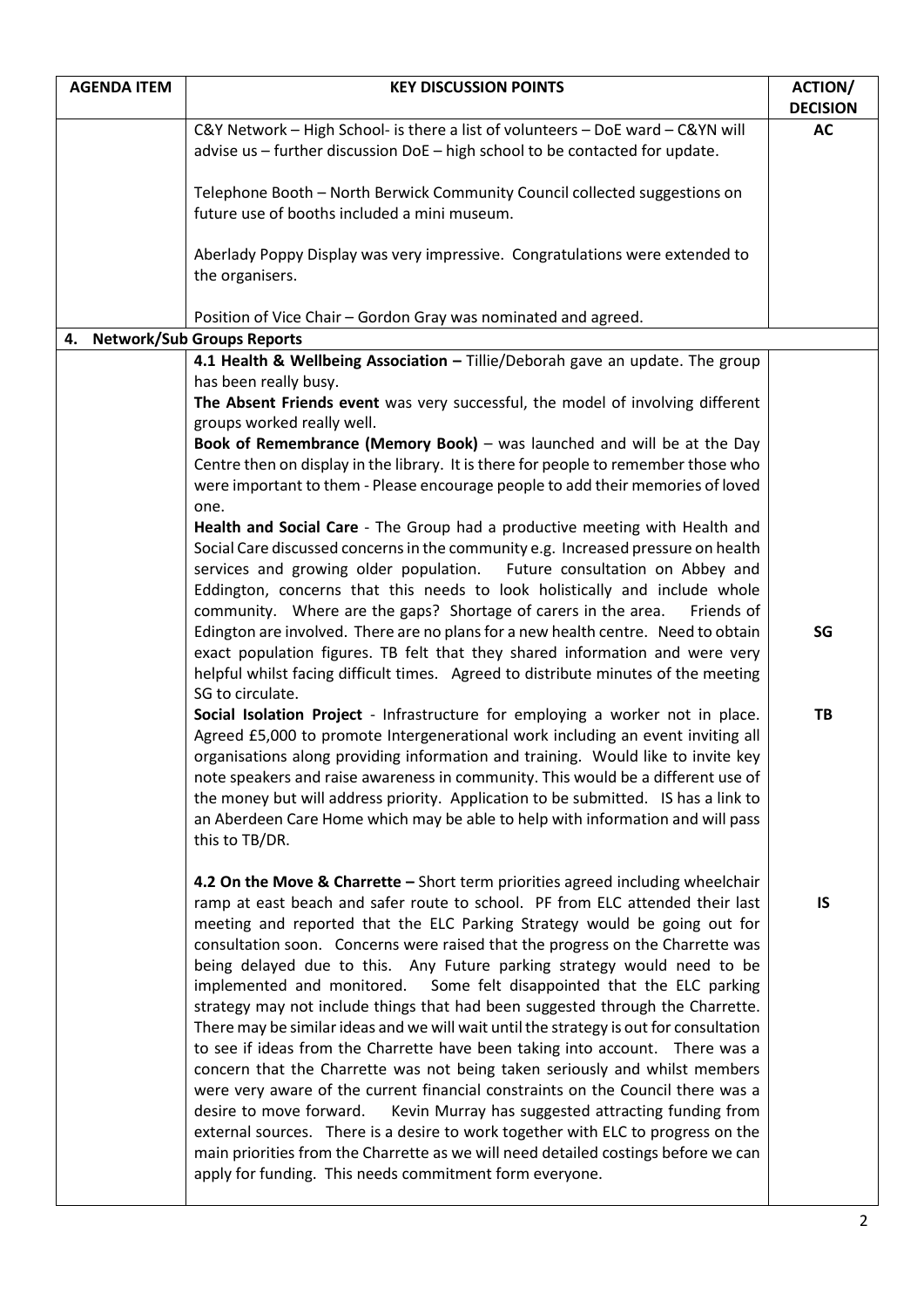| <b>AGENDA ITEM</b> | <b>KEY DISCUSSION POINTS</b>                                                                                                                                                                                                                                                                                                                                                                                                                                                                                                                                                                                                                                                                                                                                                                                                                                                                                                                                                                                                                                                                                                                                                                                                                        | <b>ACTION/</b><br><b>DECISION</b> |
|--------------------|-----------------------------------------------------------------------------------------------------------------------------------------------------------------------------------------------------------------------------------------------------------------------------------------------------------------------------------------------------------------------------------------------------------------------------------------------------------------------------------------------------------------------------------------------------------------------------------------------------------------------------------------------------------------------------------------------------------------------------------------------------------------------------------------------------------------------------------------------------------------------------------------------------------------------------------------------------------------------------------------------------------------------------------------------------------------------------------------------------------------------------------------------------------------------------------------------------------------------------------------------------|-----------------------------------|
|                    | LK asked if anyone was interested in Chairing the 'On the Move' group to get in<br>touch.                                                                                                                                                                                                                                                                                                                                                                                                                                                                                                                                                                                                                                                                                                                                                                                                                                                                                                                                                                                                                                                                                                                                                           |                                   |
|                    | SK circulated the drawing for the ramp on the east beach across from the boating<br>pond. The plan includes extending the width of the payment and extending the<br>ramp for beach wheelchairs and relocating 2 disabled spaces near the bus stop.                                                                                                                                                                                                                                                                                                                                                                                                                                                                                                                                                                                                                                                                                                                                                                                                                                                                                                                                                                                                  |                                   |
|                    | One idea from the Charrette was the use of temporary Parklets on the High Street.<br>This is a possibility for the problematic corner on Church Street which is often<br>blocked due to illegal parking. LK working on a Civic Pride application.                                                                                                                                                                                                                                                                                                                                                                                                                                                                                                                                                                                                                                                                                                                                                                                                                                                                                                                                                                                                   | <b>LK</b>                         |
|                    | 4.3 Lime Grove Asset Transfer Sub Group - Members of the group made a<br>presentation to the North Berwick Trust. The Trust didn't say no. A meeting with<br>ELC has also taken place and a timeline agreed. The business plan is to be<br>completed by Feb 2018 and a sub group will take this forward. The group is<br>gathering information e.g. Asset mapping and will send out the survey listing the<br>top ideas for the site. LK requested meeting with TS to clarify spend of the £15,000<br>Partnership funding for the Business Plan. Next meeting is on Wednesday 13 Dec<br>please encourage everyone to come along.                                                                                                                                                                                                                                                                                                                                                                                                                                                                                                                                                                                                                    |                                   |
|                    | 4.4 Children & Youth Network - KN gave an update - the group has agreed<br>projects from the Educational Attainment Budget which will include second year<br>funding for the Support from the Start Family Worker and the Mental Health<br>Worker. Other projects included North Berwick Youth Worker - Employability<br>Opportunities, Support from the Start Parenting Pathway, STEM event and Buddy<br>Bear (Anti Bullying). The youth shelter was discussed with the possibility of<br>upgrading a shelter just off Greenheads Road. This is situated across from a<br>former Dr Barnardo's Children's Home (Glasclune) and it was suggested that the<br>shelter be dedicated to the children who lived at Glasclune.                                                                                                                                                                                                                                                                                                                                                                                                                                                                                                                           |                                   |
|                    | 4.5 Support from the Start - KN gave an update. The Support from the Start<br>Family worker has engaged with 35 families. We are delivering the Parenting<br>Pathway -Book Bug, Raising children with Confidence, Baby Massage, Baby PEEP,<br>Tiddly PEEP and Toddler PEEP - Stay & Play We and Good Food Good Health. Last<br>year over 19 families received Christmas presents and Food Bank donations. We<br>are looking for donations of presents this year as there is likely to be many more<br>If anyone would like to donate the age range is $0-18$ – some<br>families in need.<br>adult presents too as some single parents may not receive anything. Donations can<br>be handed into the community centre. The Beacon kindly offered to help wrap<br>presents and any further help is welcomed. Presents will be handed out on 20 <sup>th</sup><br>December. Cash donations welcome. Bursary scheme still running. An idea that<br>was suggested in Preston Pans that New Year time can be a struggle for families.<br><b>Fundraising event</b> with Elfie Sparklepants (Katie ) will be reading stories $-1^{st}$ week<br>in December at the Community Centre. Free cycle Port a cabin holds baby<br>equipment for vulnerable families. |                                   |
|                    | 4.6 Arts Centre Steering Group - No further meetings at present due to the link<br>with Lime Grove Asset transfer Group.                                                                                                                                                                                                                                                                                                                                                                                                                                                                                                                                                                                                                                                                                                                                                                                                                                                                                                                                                                                                                                                                                                                            | <b>SK</b>                         |
|                    | 4.7 North Berwick Area Sports Hub - no representative at meeting to report back.                                                                                                                                                                                                                                                                                                                                                                                                                                                                                                                                                                                                                                                                                                                                                                                                                                                                                                                                                                                                                                                                                                                                                                    |                                   |